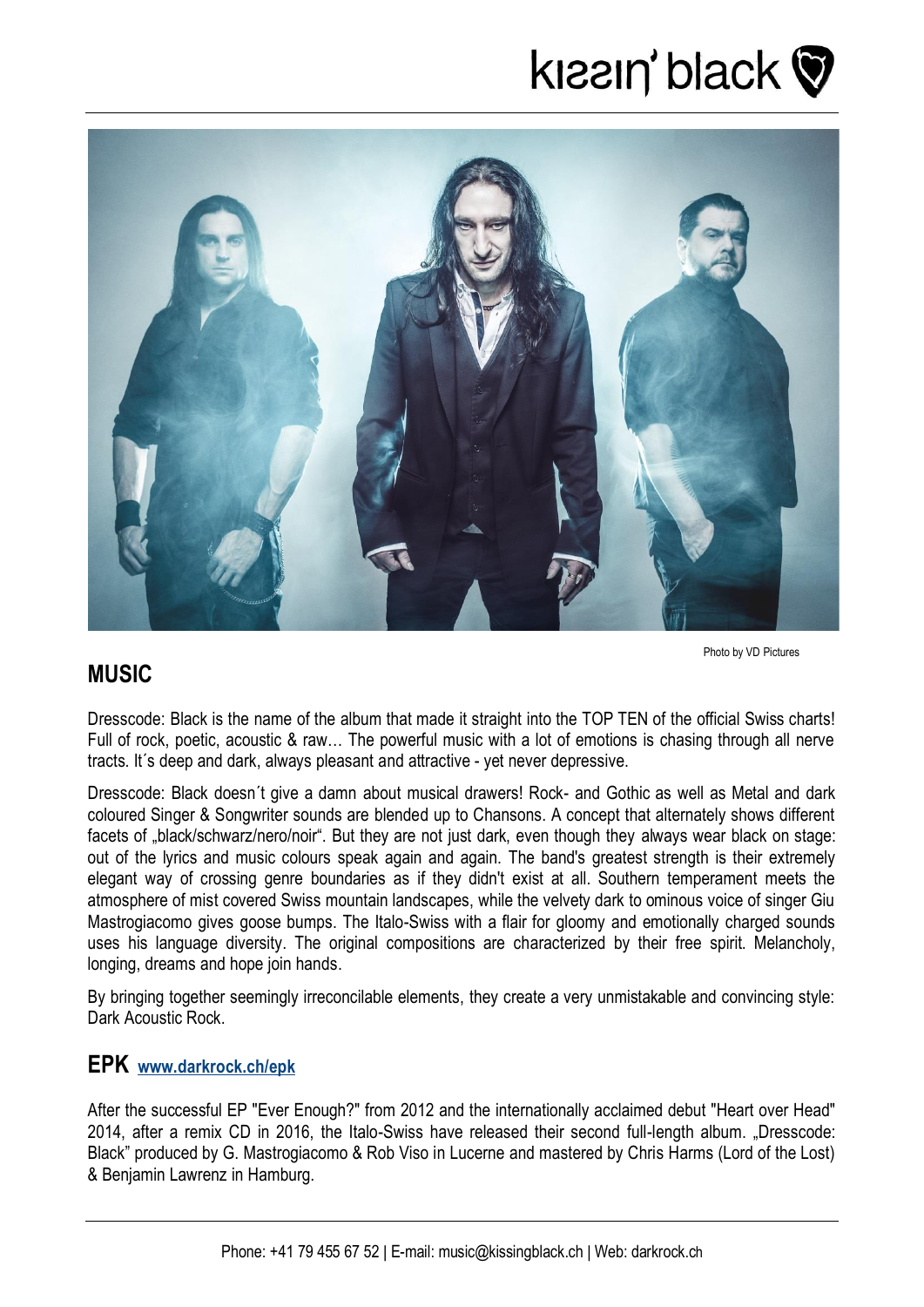# **HIGHLIGHTS**

| <b>Charts</b> | 2020: Song Heart over Head – The Remix on #59 in the iTunes charts Belgium<br>2019: Album Dresscode: Black on #10 TOP TEN of the official album charts Switzerland<br>2019: Album Dresscode: Black on #7 of the CeDe.ch album charts Switzerland<br>2012: Song Ever Enough? on #2 of the Amazon download single charts Germany |
|---------------|--------------------------------------------------------------------------------------------------------------------------------------------------------------------------------------------------------------------------------------------------------------------------------------------------------------------------------|
| <b>Tours</b>  | 2020: Swiss tour   2019: German tour in spring and in fall<br>2014: German-/European tour   2012 Ireland tour   2015 and 2016 Russian tour                                                                                                                                                                                     |
| <b>Shows</b>  | w/ Rival Sons, End of Green, Schattenmann, L'Âme Immortelle, Stahlmann, L.A. Guns, Boy,<br>Shakra, Otto Dix, Crematory, Stoneman, Patricia Vonne, Shakra                                                                                                                                                                       |
| <b>Divers</b> | 2019: FR-Metal OBS Mag, Band of the Week   2014: CH-Stargovia, Newcomer of the Week                                                                                                                                                                                                                                            |

## **DISCOGRAPHY**



kissin'black



2019 / © & ℗ Notte Nera Records

| Artist | <b>KISSIN' BLACK</b>  |
|--------|-----------------------|
| Album  | Dresscode: Black      |
| FAN    | 4056813109917 CD      |
| FAN    | 4056813109931 Digital |
| FAN    | 4056813109948 Vinyl   |

**[Sample](https://www.youtube.com/watch?v=tcVErxy2wTc)**

2016 / © & ℗ Notte Nera Records

| Artist | <b>KISSIN' BLACK</b>          |
|--------|-------------------------------|
| Album  | Heart over Head - The Remixes |

EAN 4056813045819

**[Sample](https://www.youtube.com/watch?v=ppLlN5yTFuw)**

2014 / © & ℗ Motor Music Entertainment

| Artist | <b>KISSIN' BLACK</b> |
|--------|----------------------|
| Album  | Heart over Head      |

EAN 4260085872824

**[Sample](https://www.youtube.com/watch?v=Vj5Cm6TJHG0)**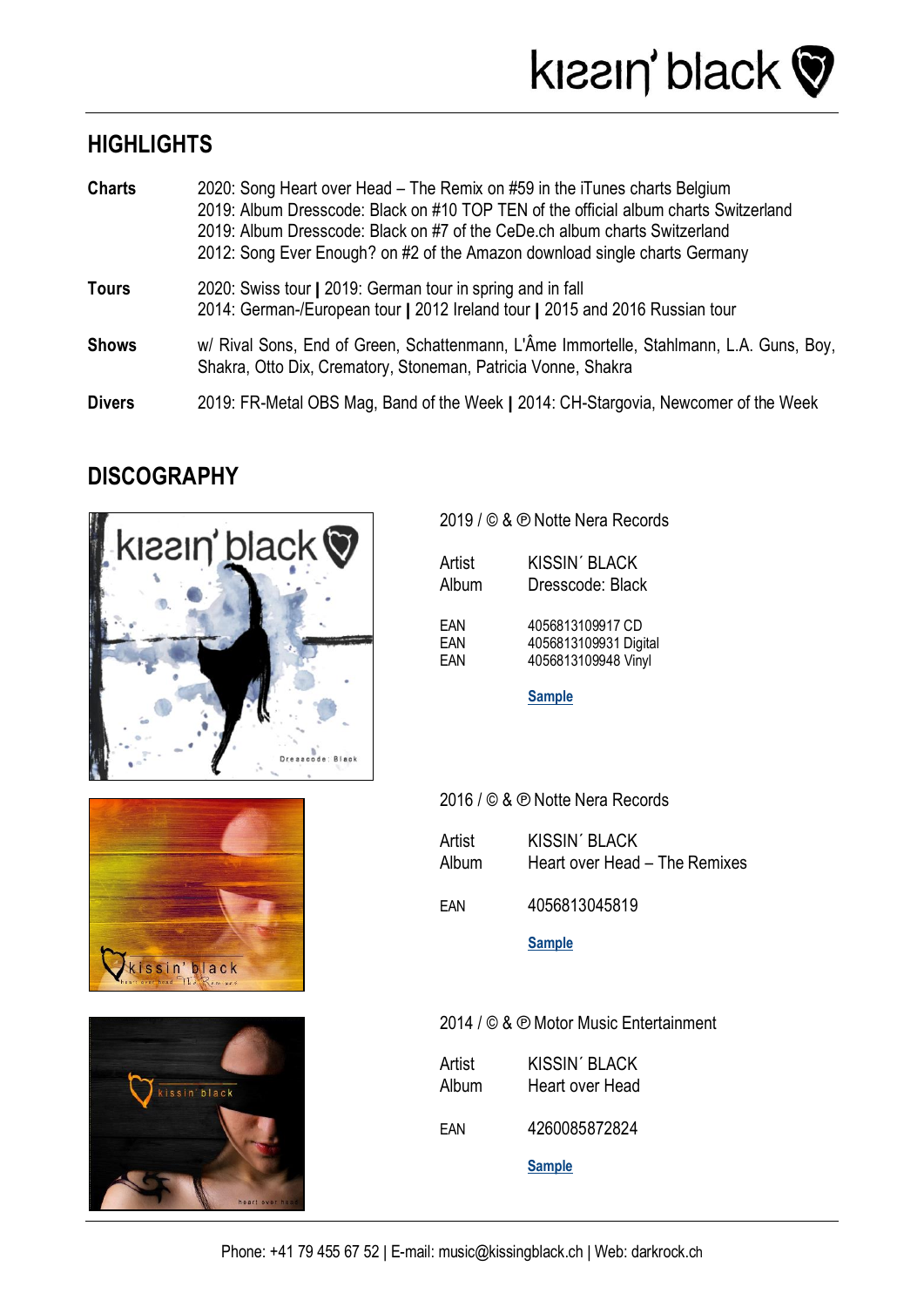



2012 / © & ℗ 7 hard Artist KISSIN' BLACK EP Ever Enough? EAN 4260158172455 **[Sample](https://www.youtube.com/watch?v=bffbqSrqBzw)**

#### **PRESS REVIEW**

**Orkus (GER)**  $\mathsf{I}$ <sub>"</sub>Full of emotions Dresscode: Black fascinates with how much finesse it is expressed."

**Berlin ToGo Mag (GER) | Kissin´ Black are exceptional and pioneering at the same time"** 

**Metal Factory (CH)**  $| \cdot \|$  A very beautiful and diversified album<sup>"</sup>

**Voices of the Street (GER) | "the voice has a pitch-black timbre that except of Giu only a few outstanding** singers like Ville Valo or Jyrki 69 are able to dominate with that expressiveness, simply brilliant.

**Westzeit (GER) I . The result is an excellent produced album with the particularly voice of Giu."** 

**Schwermetallvergiftung (GER), live | "It truly was a successful evening. Without any doubts the biggest** surprise was the superb support band: KISSIN' BLACK!"

**Tough Magazine (GER)** | ....these songs have all one thing in common, they smell of handmade music and damn well played rock."

**Snooze Control (BEL) | "Dresscode: Black" is a must for fans of the Soundtrack from True Blood and From** Dusk Till Dawn."

**Metal Temple (ISR) | "Yes, KISSIN' BLACK is really a very good band, and "Dresscode: Black" will take them** to a higher level…"

## **CONCERTS**

- 17.06.2022 | CH Basel | ParterreOne Drag Night 27.11.2021 | CH - Lenzburg | Metbar 20.11.2021 | CH - Münchenstein | Rockfact 14.08.2021 | CH - Aarburg | Open Air Sommerburg 30.07.2021 | GER - München | Private show 24.04.2020 | GER - München | Backstage 26.11.2020 | CH - Aarburg | Musigburg 03.07.2020 | CH - Zofingen | Oxil Open Air 06.06.2020 | CH - Lenzburg | Metbar 20.05.2020 | CH - Luzern | Schüür 03.04.2020 | CH - Siebnen | District 28 07.03.2020 | CH - Chur | Palazzo 06.03.2020 | CH - Oberentfelden | Böröm 18.01.2020 | CH - Laufen | Biomill 30.11.2019 | CH - Huttwil | Improvisorium
- 16.11.2019 | GER München | Backstage 15.11.2019 | CH - Aarburg | Musigburg 14.11.2019 | GER - Frankfurt | Das Bett 02.11.2019 | GER - Oberhausen | Plusweltfestival 26.10.2019 | GER - Erfurt | Club From Hell 25.10.2019 | GER - Dresden | Puschkin 24.10.2019 | GER - Berlin | Nuke Club 12.10.2019 | GER - Weinheim | Cafè Zentral 05.10.2019 | GER - Hamburg | Bahnhof Pauli 04.10.2019 | GER - Hannover | Musikzentrum 03.10.2019 | GER - Bielefeld | Movie 02.10.2019 | GER - Wuppertal | Underground 31.08.2019 | CH - Luzern | Private show 30.04.2019 | GER - Berlin | Musik und Frieden 26.04.2019 | GER - Nürnberg | Cult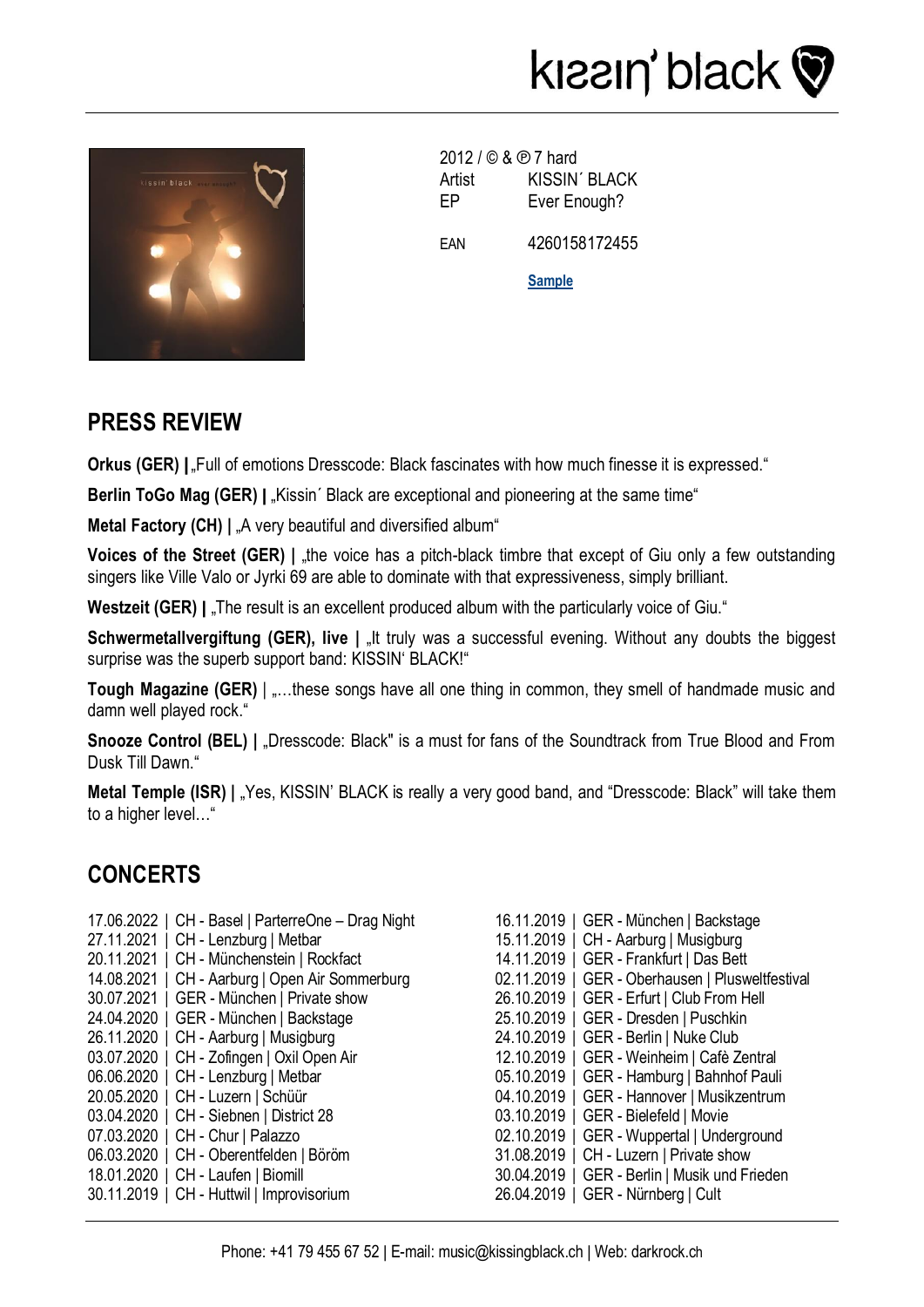

| 19.04.2019<br>12.04.2019<br>06.04.2019<br>I<br>05.04.2019<br>22.03.2019<br>21.03.2019<br>09.03.2019<br>23.02.2019<br>15.12.2018 | GER - Hamburg   Logo<br>I<br>GER - Leipzig   Naumanns<br>GER - München   Backstage (Halle)<br>CH - Zofingen   Oxil<br>GER - Frankfurt   Nachtleben<br>GER - Bochum   Matrix<br>CH - Sursee   Braustation<br>CH - Sursee   Kulturwerk 118<br>CH - Boswil   Stroke of Fate Festival |
|---------------------------------------------------------------------------------------------------------------------------------|-----------------------------------------------------------------------------------------------------------------------------------------------------------------------------------------------------------------------------------------------------------------------------------|
| 18.08.2018                                                                                                                      | CH - Aarburg   Musigburg                                                                                                                                                                                                                                                          |
| 23.06.2018                                                                                                                      | CH - Aarau   Kanal K - Taktlos Metal                                                                                                                                                                                                                                              |
| 05.05.2018                                                                                                                      | CH - Sursee   Braustation                                                                                                                                                                                                                                                         |
| 10.03.2018<br>08.03.2018                                                                                                        | CH - Illnau-Effretikon   Hangar 1831<br>CH - Luzern   Stadtkeller                                                                                                                                                                                                                 |
| 14.10.2017                                                                                                                      | CH - Wetzikon   Hall of Fame                                                                                                                                                                                                                                                      |
| 18.08.2017                                                                                                                      | CH - Zug   Private show                                                                                                                                                                                                                                                           |
| 30.07.2017                                                                                                                      | CH - Luzern   Metal Storm Barbecue                                                                                                                                                                                                                                                |
| 29.04.2017                                                                                                                      | CH - Escholzmatt   Biosphäre Festival                                                                                                                                                                                                                                             |
| 16.12.2016                                                                                                                      | CH - Luzern   Sedel                                                                                                                                                                                                                                                               |
| 13.10.2016                                                                                                                      | RUS - St. Petersburg   Backstage                                                                                                                                                                                                                                                  |
| 14.10.2016                                                                                                                      | RUS - Moscow   Mezzo Forte                                                                                                                                                                                                                                                        |
| 15.10.2016                                                                                                                      | RUS - Ryazan   Ozon                                                                                                                                                                                                                                                               |
| 08.10.2016                                                                                                                      | CH - Pratteln   Konzerthalle Z-7                                                                                                                                                                                                                                                  |
| 24.09.2016                                                                                                                      | CH - Muri   Open Air Fremorock                                                                                                                                                                                                                                                    |
| 26.12.2015                                                                                                                      | CH - Luzern   Bruch Brothers                                                                                                                                                                                                                                                      |
| 11.09.2015                                                                                                                      | CH - Zofingen   Ochsen Saal                                                                                                                                                                                                                                                       |
| 03.05.2015                                                                                                                      | RUS - Ryazan   Club Planetary                                                                                                                                                                                                                                                     |
| 02.05.2015<br>01.05.2015                                                                                                        | RUS - Moscow   Volta Club                                                                                                                                                                                                                                                         |
| 30.04.2015                                                                                                                      | RUS - St. Petersburg   Phoenix Hall<br>CH - Luzern   Schüür                                                                                                                                                                                                                       |
| 27.03.2015                                                                                                                      | CH - Wetzikon   Hall of Fame                                                                                                                                                                                                                                                      |
| 14.03.2015                                                                                                                      | CH - Emmenbrücke   Sun Pub                                                                                                                                                                                                                                                        |
| 07.02.2015                                                                                                                      | CH - Herisau   Pontem                                                                                                                                                                                                                                                             |
| 06.02.2015                                                                                                                      | CH - Luzern   Live @ Radio 3fach                                                                                                                                                                                                                                                  |
| 31.01.2015                                                                                                                      | CH - Münchenstein   Rest. Schützen                                                                                                                                                                                                                                                |
|                                                                                                                                 | 10.01.2015   CH - Luzern   Gewerbehalle                                                                                                                                                                                                                                           |
|                                                                                                                                 | 27.12.2014   CH - Einsiedeln   Ziegelei                                                                                                                                                                                                                                           |
|                                                                                                                                 | 14.12.2014   CH - Herisau   Pontem                                                                                                                                                                                                                                                |
|                                                                                                                                 | 13.12.2014   GER - Blaubeuren   Juha                                                                                                                                                                                                                                              |
|                                                                                                                                 | 12.12.2014   AUS - Klagenfurt   Stereo                                                                                                                                                                                                                                            |
|                                                                                                                                 | 11.12.2014   GER - München   Garage                                                                                                                                                                                                                                               |
|                                                                                                                                 | 10.12.2014   CZ - Prague   Nova Chmelnice                                                                                                                                                                                                                                         |
|                                                                                                                                 | 09.12.2014   SVK - Bratislava   Randal Club<br>08.12.2014   GER - Hamburg   Kir Club                                                                                                                                                                                              |
| 07.12.2014                                                                                                                      | GER - Leverkusen   Shadow                                                                                                                                                                                                                                                         |
|                                                                                                                                 | 06.12.2014   GER - Eisleben   Wiesenhaus                                                                                                                                                                                                                                          |
|                                                                                                                                 | 05.12.2014   PL - Zielona Góra   Rock Out                                                                                                                                                                                                                                         |
|                                                                                                                                 | 04.12.2014   GER - Flensburg   Roxy                                                                                                                                                                                                                                               |
|                                                                                                                                 | 03.12.2014   GER - Berlin   Blackland                                                                                                                                                                                                                                             |
|                                                                                                                                 | 29.11.2014   CH - Sursee   Kulturwerk 118                                                                                                                                                                                                                                         |
|                                                                                                                                 | 13.11.2014   CH - Sursee   Musik Center Sursee                                                                                                                                                                                                                                    |
|                                                                                                                                 | 20.10.2014   CH - Aarau   Live @ Radio Kanal K                                                                                                                                                                                                                                    |
| 17.10.2014                                                                                                                      | CH - Zürich   Live @ Radio Lora                                                                                                                                                                                                                                                   |
|                                                                                                                                 | 03.01.2014   CH - Luzern   Schüür                                                                                                                                                                                                                                                 |

| 17.11.2013<br>$\overline{\phantom{a}}$ | CH - Basel   Vollmond im Hafen                               |
|----------------------------------------|--------------------------------------------------------------|
| 05.10.2013                             | CH - Bern   Gaskessel                                        |
| 29.09.2013<br>$\overline{\phantom{a}}$ | CH - Luzern   Schüür                                         |
| 10.08.2013<br>$\overline{\phantom{a}}$ | CH - Bern   Private show                                     |
| 31.05.2013                             | CH - Winterthur   Open Air Veganmania                        |
| 18.01.2013                             | CH - Bern   ONO Kulturlokal                                  |
| 22.09.2012                             | CH - Winterthur   Open Air Veganmania                        |
| 01.09.2012                             | CH - Zullwil   Burgfestival Gilgenberg                       |
| 00.08.2012<br>$\overline{\phantom{a}}$ | CH - Interlaken   Live @ Radio BeO                           |
| 00.08.2012                             | CH - Aarau   Live @ Radio Argovia                            |
| 07.07.2012<br>$\overline{\phantom{a}}$ | CH - Zell   Open Quer Festival                               |
| 05.05.2012<br>$\overline{\phantom{a}}$ | CH - Luzern   Mindblowers                                    |
| 27.06.2012<br>$\overline{\phantom{a}}$ | CH - E'brücke   Apple iTunes Event                           |
| 18.05.2012                             | CH - Aarau   Kiff                                            |
| 10.05.2012                             | CH - Basel   Sommercasino                                    |
| 05.05.2012                             | CH - Schönenwerd   Private show                              |
| 18.02.2012                             | IRL - Dublin   Workman's Club                                |
| 17.02.2012                             | IRL - Limerick   Dolan's Warehouse                           |
| 16.02.2012                             | IRL - Cork City   Crane Lane Theater                         |
| 24.11.2011                             | CH - Zürich   Stall 6                                        |
| 19.08.2011                             | CH - Luzern   Schüür                                         |
| 18.06.2011                             | CH - Morges   Fête de la Musique                             |
| 04.06.2011                             | CH - Affoltern a. A.   Private show                          |
| 30.03.2011                             | CH - Wetzikon   Scala                                        |
| 18.03.2011                             | GER - Stuttgart brennt Festival   LKA                        |
| 27.02.2011                             | CH - Zürich   Dynamo (Werk 21)                               |
| 26.02.2011                             | CH - Herisau   Metalvetia                                    |
| 25.02.2011                             | CH - Luzern   Sedel                                          |
| 24.02.2011                             | CH - Solothurn   Kofmehl                                     |
| 12.02.2011                             | CH - Zürich   Freaks & friends<br>I                          |
| 11.02.2011                             | CH - Emmenbrücke   Sun Pub<br>I                              |
| 04.02.2011                             | CH - Brugg   Piccadilly<br>I                                 |
| 29.12.2010                             | CH - Basel   Winterzauber Basel<br>$\overline{\phantom{a}}$  |
| 15.12.2010                             | CH - Basel   Winterzauber Basel<br>$\overline{1}$            |
| 02.12.2010                             | CH - Basel   Winterzauber Basel<br>$\overline{1}$            |
| 04.12.2010                             | CH - Luzern   Treibhaus                                      |
| 27.11.2010                             | CH - Rothenburg   Private show                               |
| 20.11.2010                             | CH - Zug   Industrie 45                                      |
| 13.11.2010<br>$\overline{\phantom{a}}$ | CH - Münchenstein   Rockfact                                 |
| 22.10.2010                             | CH - Sonnenberg   Private show                               |
| 15.10.2010                             | CH - Sursee   10 jahre Stadtcafé<br>$\overline{\phantom{a}}$ |
| 28.08.2010                             | CH - Gempen   Open Air Gempenfest                            |
| 20.08.2010                             | CH - Salavaux   Open Air Plage                               |
| 02.06.2010                             | CH - Sursee   Kulturwerk 118                                 |
| 13.03.2010                             | CH - Sissach   Lindbergh Pub                                 |
| 06.03.2010                             | CH - Knutwil Bad   Private show                              |
| 14.02.2010                             | CH - Zürich   Nach(t)brand: Werk 21                          |
| 16.01.2010                             | CH - Lenzburg   Metbar                                       |
| 19.12.2009                             | CH - Geuensee   Rock im See Festival                         |
| 17.12.2009                             | CH - Zofingen   Ochsen                                       |
| 13.11.2009                             | CH - Sursee   Singer & Songwriter Days                       |
| 31.10.2009                             | CH - Winterthur   Alte Kaserne                               |
| 16.10.2009                             | CH - Langenthal   Provisorium                                |
|                                        | CH - Uster   Rock City                                       |
| 05.10.2009                             |                                                              |